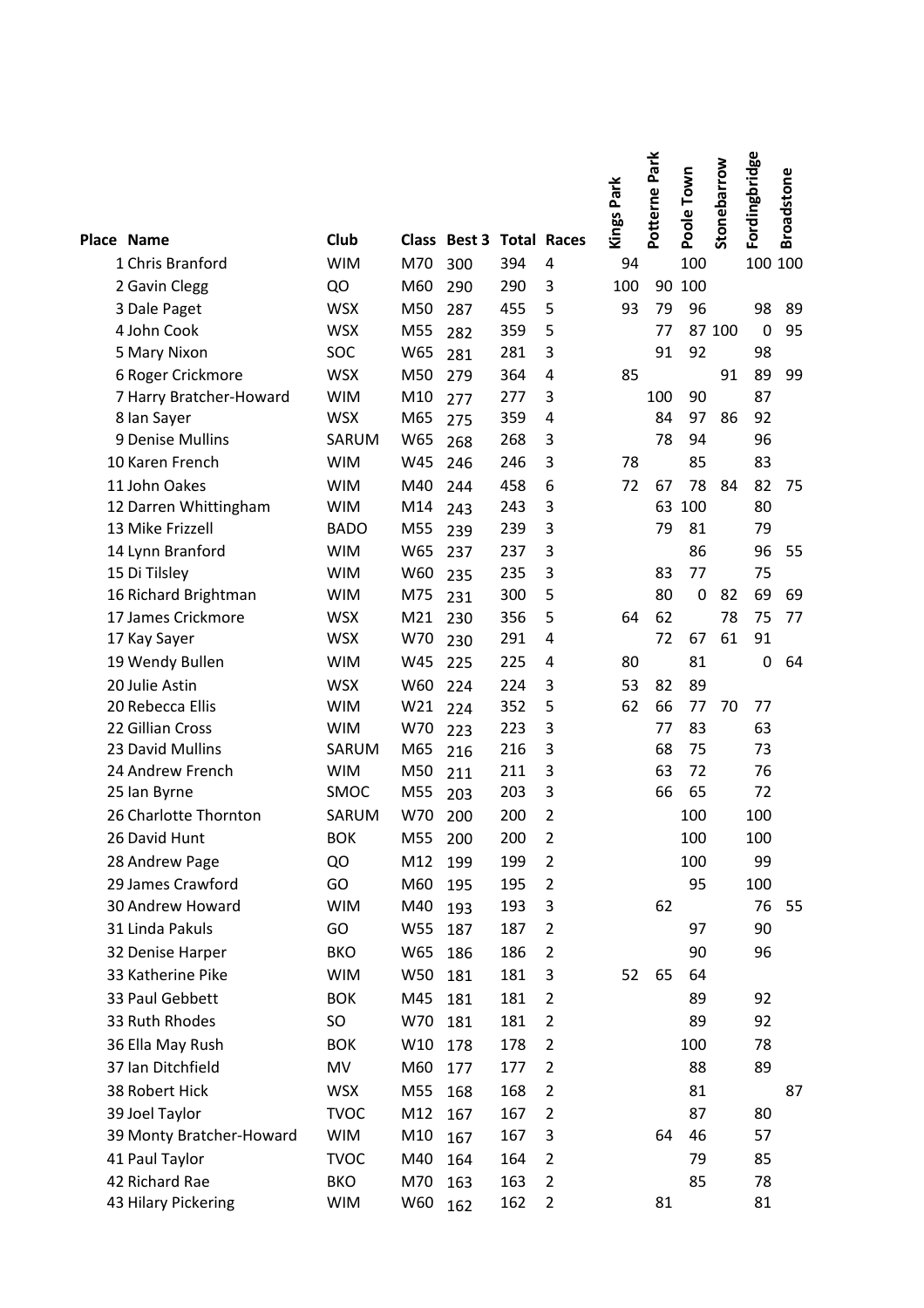| 44 David Lee                        | <b>NGOC</b>   | M80     | 160        | 160 | $\overline{2}$ |    | 82  |           |    | 78  |    |
|-------------------------------------|---------------|---------|------------|-----|----------------|----|-----|-----------|----|-----|----|
| 44 Richard Cottle                   | <b>BOK</b>    | M50     | 160        | 160 | $\overline{2}$ |    | 73  | 87        |    |     |    |
| 46 Bruno Smith                      | <b>WSX</b>    | M50     | 158        | 158 | $\overline{2}$ |    |     | 76        |    |     | 82 |
| 46 Fiona Clough                     | <b>BKO</b>    | W50     | 158        | 158 | $\overline{2}$ |    |     | 78        |    | 80  |    |
| 46 Tereza Maria Rush                | <b>BOK</b>    | W35     | 158        | 158 | $\overline{2}$ |    |     | 68        |    | 90  |    |
| 49 Martin Cross                     | <b>WIM</b>    | M70     | 156        | 156 | $\overline{2}$ |    |     | 80        |    | 76  |    |
| 49 Peter Suba                       | <b>WSX</b>    | M40     | 156        | 156 | $\overline{2}$ |    | 73  |           |    | 83  |    |
| 49 Robin Smith                      | SOC           | M60     | 156        | 156 | $\overline{2}$ |    | 75  |           |    | 81  |    |
| 52 Sally Collins                    | <b>BKO</b>    | W65     | 153        | 153 | $\overline{2}$ |    |     | 71        |    | 82  |    |
| 53 Hugh Risebrow                    | SOC           | M50     | 148        | 148 | $\overline{2}$ |    |     |           | 74 |     | 74 |
| 54 Grace French                     | <b>WIM</b>    | W10     | 147        | 147 | $\overline{2}$ |    | 87  | 60        |    |     |    |
| 55 Joanne Pickering                 | <b>WIM</b>    | W21     | 145        | 145 | $\overline{2}$ | 67 |     | 78        |    |     |    |
| 56 Tim Houlder                      | <b>WSX</b>    | M55     | 142        | 142 | $\overline{2}$ | 70 |     | 72        |    |     |    |
| 57 Helen Hodge                      | <b>WIM</b>    | W50     | 140        | 140 | $\overline{2}$ |    | 68  | 72        |    |     |    |
| 58 Rebecca Whittingham              | <b>WIM</b>    | W18     | 138        | 138 | $\overline{2}$ |    | 57  |           |    | 81  |    |
| 59 Tony Hext                        | QO            | M65     | 137        | 137 | $\overline{2}$ |    |     |           | 73 | 64  |    |
| 60 Charlotte Oakes                  | <b>WIM</b>    | W14     | 136        | 136 | $\overline{2}$ |    | 73  | 63        |    |     |    |
| 61 David Battison                   | SARUM         | M70     | 135        | 135 | $\overline{2}$ |    |     | 62        |    | 73  |    |
| 62 Alastair Moir                    | SOC           | M60     | 133        | 133 | $\overline{2}$ |    | 63  |           |    | 70  |    |
| 63 Terence Hosking                  | <b>BKO</b>    | M50     | 132        | 132 | $\overline{2}$ |    |     | 65        |    | 67  |    |
| 64 Paul Channing                    | SOC           | M55     | 116        | 116 | $\overline{2}$ |    | 62  |           |    | 54  |    |
| 64 Richard Keighley                 | <b>WIM</b>    | M70     | 116        | 116 | 3              |    |     | 46        |    | 49  | 21 |
| 66 Sheila Gold                      | <b>WSX</b>    | W60     | 114        | 114 | $\overline{2}$ |    |     | 68        |    |     | 46 |
| 66 Tracy Crickmore                  | <b>WSX</b>    | W50     | 114        | 114 | $\overline{2}$ |    |     | 56        |    | 58  |    |
| 68 Deborah Mays                     | <b>WIM</b>    | W55     |            | 112 | $\overline{2}$ |    | 54  |           |    | 58  |    |
| 69 Trevor Bridle                    | <b>WIM</b>    | M70     | 112        | 107 | $\overline{2}$ | 52 |     |           |    | 55  |    |
| 70 John Warren                      | <b>WIM</b>    | M75     | 107        | 101 | $\overline{2}$ |    |     |           | 47 | 54  |    |
| 71 Aimee Darley                     | GO            | W14     | 101        | 100 | $\mathbf{1}$   |    |     |           |    | 100 |    |
| 71 Alison Simmons                   | <b>BOK</b>    | W60     | 100        | 100 | $\mathbf{1}$   |    | 100 |           |    |     |    |
| 71 Carol Edwards                    | <b>TVOC</b>   | W55     | 100        | 100 | $\mathbf{1}$   |    | 100 |           |    |     |    |
| 71 Carys Sharp                      | <b>TVOC</b>   | W12     | 100<br>100 | 100 | $\mathbf{1}$   |    |     |           |    | 100 |    |
| 71 Liz Yeadon                       | SARUM         | W70 100 |            | 100 | 1              |    |     |           |    | 100 |    |
| 71 Richard Thornton                 | SARUM         | M70     |            | 100 | $\overline{2}$ |    |     | 52        |    | 48  |    |
| 71 Sarah Darley                     | GO            | W12     | 100        | 100 | $\mathbf{1}$   |    |     |           |    | 100 |    |
|                                     | <b>WSX</b>    | M70     | 100        | 99  | 4              |    | 48  | $\pmb{0}$ |    |     |    |
| 78 Alan Hooper<br>79 Tamsin Horsler | <b>WIM</b>    | W45     | 99         | 98  | $\mathbf{1}$   | 26 |     |           | 98 |     | 25 |
| 80 Michelle Spillar                 | <b>WIM</b>    | W35     | 98         | 97  | 1              |    |     |           | 97 |     |    |
| 80 Ursula Oxburgh                   | <b>WAOC</b>   | W80     | 97         | 97  | $\mathbf{1}$   |    |     | 97        |    |     |    |
| 82 Adam Potter                      | <b>BOK</b>    |         | 97         |     |                |    |     |           |    |     |    |
|                                     |               | M21     | 96         | 96  | $\mathbf{1}$   |    |     |           |    | 96  |    |
| 82 Nathan Taylor                    | <b>TVOC</b>   | M10     | 96         | 96  | 2              |    |     | 51        |    | 45  |    |
| 84 Roger Thetford                   | <b>TVOC</b>   | M50     | 95         | 95  | $\mathbf{1}$   |    |     |           |    | 95  |    |
| 85 Carol Prosser                    | <b>BAOC</b>   | W55     | 94         | 94  | $\mathbf{1}$   |    |     |           |    | 94  |    |
| 85 Nick Green                       | GO            | M50     | 94         | 94  | $\mathbf{1}$   |    |     |           |    | 94  |    |
| 85 Peter Jones                      | SN            | M60     | 94         | 94  | $\mathbf{1}$   |    |     | 94        |    |     |    |
| 85 Yvette Paget                     | <b>WSX</b>    | W14     | 94         | 94  | 2              |    |     |           |    | 75  | 19 |
| 89 Bob Dredge                       | <b>WCH</b>    | M65     | 93         | 93  | $\mathbf{1}$   |    |     |           |    | 93  |    |
| 89 Jane Morgan                      | SOC           | W55     | 93         | 93  | $\mathbf{1}$   |    | 93  |           |    |     |    |
| 89 Melanie Slade                    | SN            | W45     | 93         | 93  | $\mathbf{1}$   |    |     | 93        |    |     |    |
| 89 Mike Godfree                     | <b>DVO</b>    | M65     | 93         | 93  | $\mathbf{1}$   |    |     | 93        |    |     |    |
| 93 Carol House                      | SO            | W60     | 92         | 92  | $\mathbf{1}$   |    | 92  |           |    |     |    |
| 93 Chris Norwood                    | <b>EUREKA</b> | M60     | 92         | 92  | $\mathbf{1}$   |    |     | 92        |    |     |    |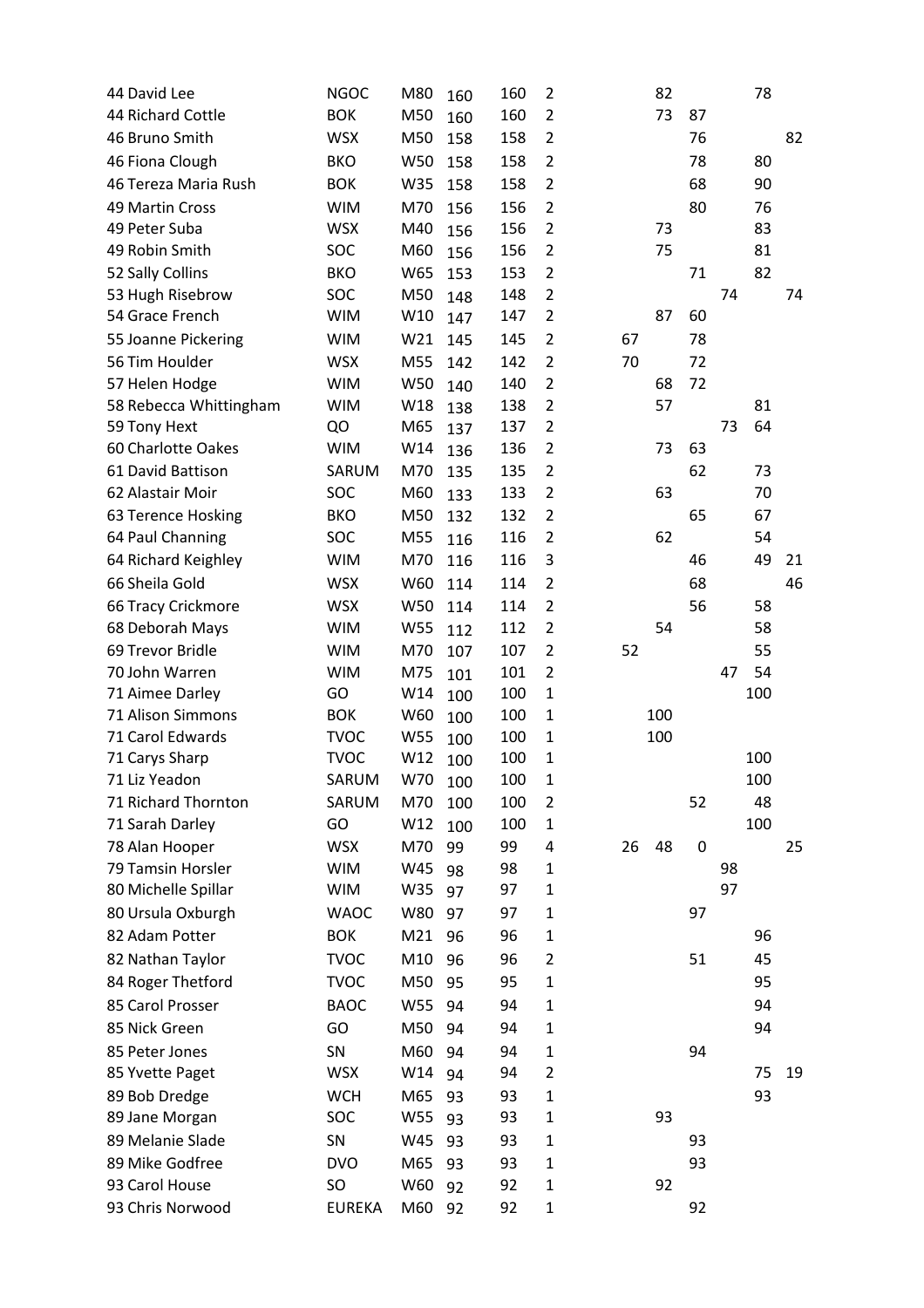| 95 Martin Wilson                      | <b>BKO</b>               | M65        | 91       | 91       | $\mathbf{1}$                 |    |    |    |    | 91 |    |
|---------------------------------------|--------------------------|------------|----------|----------|------------------------------|----|----|----|----|----|----|
| 96 Yvonne Hodson                      | <b>TVOC</b>              | W65        | 90       | 90       | $\mathbf{1}$                 |    |    |    |    | 90 |    |
| 97 Kirsty Staunton                    | <b>WIM</b>               | W60        | 88       | 88       | $\mathbf{1}$                 |    |    |    |    | 88 |    |
| 98 Howard Waller                      | <b>TVOC</b>              | M50        | 87       | 87       | $\mathbf{1}$                 |    |    | 87 |    |    |    |
| 98 John Orton                         | <b>NWO</b>               | M60        | 87       | 87       | $\mathbf{1}$                 |    |    |    |    | 87 |    |
| 100 Christophe Pige                   | <b>NGOC</b>              | M45        | 86       | 86       | $\mathbf{1}$                 |    |    |    |    | 86 |    |
| 100 Christopher Virgo                 | <b>DEVON</b>             | M65        | 86       | 86       | $\mathbf 1$                  |    |    |    | 86 |    |    |
| 100 Tom Dobra                         | <b>UBOC</b>              | M21        | 86       | 86       | $\mathbf{1}$                 |    |    |    |    | 86 |    |
| 103 John Simmons                      | <b>BOK</b>               | M65        | 85       | 85       | $\mathbf 1$                  |    | 85 |    |    |    |    |
| 104 Carolyn Dent                      | SARUM                    | W50        | 84       | 84       | $\overline{2}$               |    |    | 84 |    | 0  |    |
| 104 Tony Ludford                      | <b>BADO</b>              | M70        | 84       | 84       | $\mathbf{1}$                 |    |    |    |    | 84 |    |
| 106 Bryan Smith                       | <b>DEVON</b>             | M60        | 83       | 83       | $\mathbf{1}$                 |    |    | 83 |    |    |    |
| 106 Jack Benham                       | SARUM                    | M21        | 83       | 83       | $\mathbf{1}$                 |    |    |    |    | 83 |    |
| 106 Robert Karaszi                    | <b>IND</b>               | M40        | 83       | 83       | $\overline{c}$               | 33 |    | 50 |    |    |    |
| 109 Charles Bromley Gardner           | <b>BAOC</b>              | M55        | 82       | 82       | $\mathbf{1}$                 |    |    | 82 |    |    |    |
| 109 Marc Ebanks                       | SN                       | M45        | 82       | 82       | $\mathbf{1}$                 |    |    |    |    | 82 |    |
| 111 Jason Falconer                    | <b>WSX</b>               | M45        |          | 81       | $\mathbf{1}$                 |    |    | 81 |    |    |    |
|                                       | <b>TVOC</b>              | M45        | 81       |          |                              |    |    |    |    | 81 |    |
| 111 Robin Bishop<br>113 Ted Mcdonald  | <b>BOK</b>               | M70        | 81       | 81<br>79 | $\mathbf{1}$<br>$\mathbf{1}$ |    |    |    |    | 79 |    |
| 114 Jon Steed                         | <b>BADO</b>              | M50        | 79       |          | $\mathbf{1}$                 |    |    |    |    | 78 |    |
| 114 Robert Sweatman                   | SOC                      | M55        | 78       | 78<br>78 | $\mathbf{1}$                 |    |    |    |    | 78 |    |
|                                       | <b>WIM</b>               | M70        | 78       |          |                              |    |    | 77 |    |    |    |
| 116 John Tilsley<br>117 Alex Thompson | <b>IND</b>               | M40        | 77       | 77<br>76 | $\mathbf{1}$<br>$\mathbf{1}$ |    | 76 |    |    |    |    |
| 117 Emma Crickmore                    | <b>WSX</b>               | W21        | 76<br>76 | 76       | $\overline{2}$               |    |    |    |    | 61 | 15 |
| 117 Tom McComiskie                    | <b>BAOC</b>              | M35        |          | 76       | $\mathbf{1}$                 |    |    |    |    | 76 |    |
| 120 Derick Mercer                     |                          |            | 76       | 75       |                              |    |    | 75 |    |    |    |
|                                       | <b>BKO</b>               | M50        | 75       |          | $\mathbf{1}$                 |    |    |    |    |    |    |
| 120 John Duffield                     | HH                       | M65        | 75       | 75       | $\mathbf{1}$                 |    |    | 75 |    |    |    |
| 120 Liz Godfree                       | <b>DVO</b>               | W65        | 75       | 75       | $\mathbf{1}$                 |    |    | 75 |    |    |    |
| 120 Nigel Hoult                       | <b>BKO</b>               | M60        | 75       | 75       | $\mathbf{1}$                 |    |    | 75 |    |    |    |
| 120 Philip Gristwood                  | MV                       | M65        | 75       | 75       | $\mathbf 1$                  |    |    |    |    | 75 |    |
| 125 Paul Lane                         | <b>BAOC</b>              | M55        | 74       | 74       | 1                            |    | 74 |    |    |    |    |
| 125 Paul Turner                       | SELOC                    | M55        | 74       | 74       | 1                            |    |    | 74 |    |    |    |
| 127 Andrew Reynolds                   | <b>DEVON</b>             | M50        | 73       | 73       | $\mathbf{1}$                 |    | 73 | 73 |    |    |    |
| 127 Celia Robertson                   | <b>WSX</b>               | W60        | 73       | 73       | $\mathbf 1$                  |    |    |    |    |    |    |
| 127 Ciemon Dunville                   | SN                       | M45        | 73       | 73       | $\mathbf{1}$                 |    |    | 73 |    |    |    |
| 130 Alan Yeadon                       | SARUM                    | M80        | 72       | 72       | $\mathbf 1$                  |    |    |    |    | 72 |    |
| 130 David Nixon<br>130 David Potter   | SOC<br><b>BOK</b>        | M70<br>M50 | 72       | 72<br>72 | $\mathbf 1$<br>$\mathbf{1}$  |    | 72 |    |    | 72 |    |
|                                       | <b>SWOC</b>              | W50        | 72       | 72       | $\mathbf{1}$                 |    |    |    |    | 72 |    |
| 130 Helen Sharp<br>130 Jane Courtier  |                          | W60        | 72       |          |                              |    |    | 72 |    |    |    |
| 130 Keith Henderson                   | <b>BKO</b><br><b>WIM</b> | M70        | 72       | 72<br>72 | $\mathbf{1}$<br>$\mathbf{1}$ |    | 72 |    |    |    |    |
| 130 Stu Levene                        | HH                       | M45        | 72       | 72       | $\mathbf{1}$                 |    |    | 72 |    |    |    |
|                                       |                          |            | 72       |          |                              |    |    |    |    |    |    |
| 130 Stuart Ebbrell<br>138 Paul Fox    | <b>BAOC</b><br>SN        | M40<br>M50 | 72       | 72<br>71 | $\mathbf{1}$<br>$\mathbf{1}$ |    | 71 | 72 |    |    |    |
| 139 Ali Lea                           | <b>BAOC</b>              | W40        | 71       | 70       | $\mathbf{1}$                 |    |    |    |    | 70 |    |
|                                       |                          |            | 70       |          |                              |    |    |    |    |    |    |
| 139 Alison Reynolds                   | <b>DEVON</b>             | W50        | 70       | 70       | $\mathbf{1}$                 |    |    | 70 |    |    |    |
| 139 Kevin Bracher                     | SOC                      | M60        | 70       | 70       | $\mathbf{1}$                 |    |    |    |    | 70 |    |
| 139 Mark Burley                       | <b>BOK</b><br>GO         | M21<br>M50 | 70       | 70<br>69 | $\mathbf{1}$<br>1            |    | 70 |    |    | 69 |    |
| 143 Jon Darley<br>143 Kevin Pickering | <b>WIM</b>               | M60        | 69       | 69       | $\mathbf{1}$                 |    | 69 |    |    |    |    |
|                                       |                          |            | 69       |          |                              |    |    |    |    |    |    |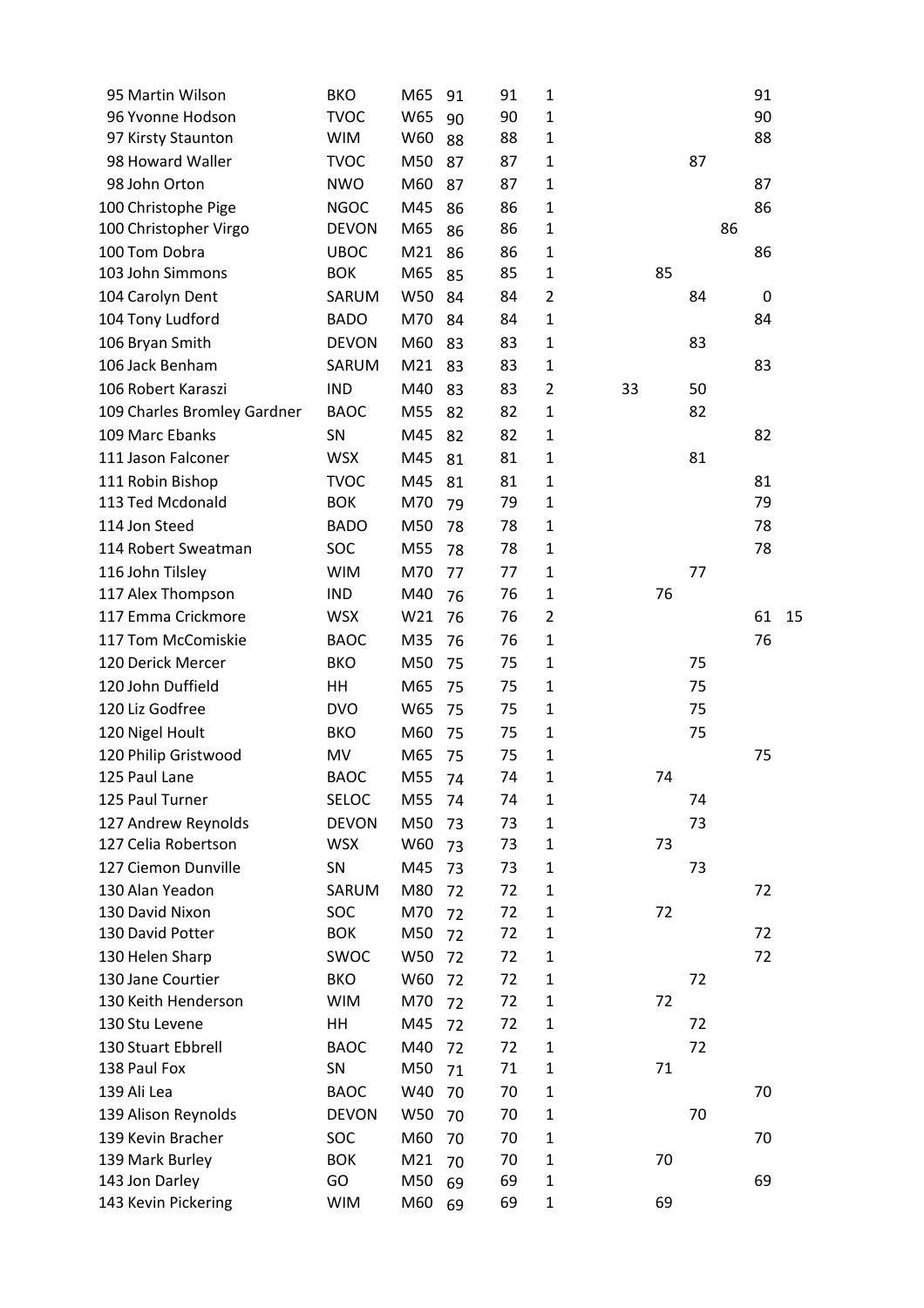| 143 Nigel Benham                    | SARUM                    | M55 | 69       | 69       | 1                            |    |    |    |    | 69 |
|-------------------------------------|--------------------------|-----|----------|----------|------------------------------|----|----|----|----|----|
| 143 Paul Langston                   | HH                       | M60 | 69       | 69       | $\mathbf{1}$                 |    |    |    |    | 69 |
| 147 John Williams                   | <b>MDOC</b>              | M60 | 68       | 68       | $\mathbf 1$                  |    | 68 |    |    |    |
| 148 Gill Sharp                      | SN                       | W55 | 67       | 67       | $\mathbf{1}$                 |    | 67 |    |    |    |
| 148 Ian Prosser                     | <b>BAOC</b>              | M55 | 67       | 67       | $\mathbf{1}$                 |    |    |    |    | 67 |
| 148 John Shucksmith                 | <b>WIM</b>               | M65 | 67       | 67       | $\mathbf{1}$                 |    |    |    |    | 67 |
| 151 Elizabeth Horsler               | <b>WIM</b>               | W14 | 66       | 66       | $\mathbf{1}$                 |    |    |    | 66 |    |
| 151 Joe House                       | <b>SO</b>                | M60 | 66       | 66       | $\mathbf{1}$                 |    | 66 |    |    |    |
| 151 Kate Wilkes                     | <b>IND</b>               | W21 | 66       | 66       | $\mathbf 1$                  |    |    |    |    | 66 |
| 151 Tim Keogh                       | MV                       | M50 | 66       | 66       | $\mathbf{1}$                 |    |    | 66 |    |    |
| 155 David Bland                     | <b>WIM</b>               | M75 | 65       | 65       | $\mathbf{1}$                 |    |    |    | 65 |    |
| 155 John Marsh                      | <b>SO</b>                | M45 | 65       | 65       | $\mathbf{1}$                 |    |    | 65 |    |    |
| 157 Eric Harper                     | <b>BKO</b>               | M65 | 64       | 64       | $\mathbf{1}$                 |    |    |    |    | 64 |
| 157 Howard Jarrett                  | <b>IND</b>               | M21 | 64       | 64       | $\mathbf{1}$                 |    |    |    |    | 64 |
| 157 Robin Walker                    | <b>BOK</b>               | M75 | 64       | 64       | $\mathbf{1}$                 |    |    |    |    | 64 |
| 160 Colin Hicks                     | <b>SOC</b>               | M60 | 63       | 63       | $\mathbf{1}$                 |    |    |    |    | 63 |
| 160 Faith Burgess                   | <b>IND</b>               | W12 | 63       | 63       | $\mathbf{1}$                 |    |    | 63 |    |    |
| 160 John Fielder                    | <b>BOK</b>               | M70 | 63       | 63       | $\mathbf{1}$                 |    |    |    |    | 63 |
| 160 Jon Wheatcroft                  | <b>TVOC</b>              | M60 | 63       | 63       | $\mathbf{1}$                 |    |    |    |    | 63 |
| 160 Philip Warry                    | <b>BOK</b>               | M60 | 63       | 63       | $\mathbf{1}$                 |    |    |    |    | 63 |
| 160 Simon Branford                  | <b>WIM</b>               | M35 | 63       | 63       | $\mathbf{1}$                 |    |    |    |    | 63 |
| 166 Roy Heselden                    | <b>BADO</b>              | M65 | 62       | 62       | $\mathbf{1}$                 |    | 62 |    |    |    |
| 167 Mike Bray                       | SN                       | M60 | 60       | 60       | $\mathbf{1}$                 |    |    |    |    | 60 |
| 167 Mike Elliot                     | MV                       | M65 | 60       | 60       | $\mathbf{1}$                 |    |    |    |    | 60 |
| 167 Rachel Perry                    | SARUM                    | W21 | 60       | 60       | $\mathbf{1}$                 | 60 |    |    |    |    |
| 170 David Saunders                  | HH                       | M55 | 59       | 59       | $\mathbf{1}$                 |    |    |    |    | 59 |
| 171 Adrian Lovell                   | <b>BADO</b>              | M60 |          | 58       | $\mathbf{1}$                 |    |    |    |    | 58 |
| 171 Arthur Vince                    | <b>KERNO</b>             | M75 | 58<br>58 | 58       | $\mathbf{1}$                 |    |    |    | 58 |    |
| 173 Angela Darley                   | GO                       | W40 | 57       | 57       | $\mathbf{1}$                 |    |    |    |    | 57 |
| 174 Lisa James                      | <b>SOC</b>               | W45 | 56       | 56       | $\mathbf{1}$                 |    | 56 |    |    |    |
| 174 Penny Marshall                  | <b>WIM</b>               | W55 | 56       | 56       | $\mathbf{1}$                 |    |    |    |    | 56 |
| 174 Susan Wilkes                    | <b>BKO</b>               | W60 |          | 56       |                              |    |    |    |    | 56 |
|                                     |                          | M55 | 56       |          | 1                            |    |    |    |    |    |
| 177 Brian Hodge<br>178 Alex Gilbert | <b>WIM</b>               |     | 55       | 55       | $\mathbf{1}$                 |    |    | 55 |    |    |
| 178 Chris Wilson                    | <b>WIM</b><br><b>WIM</b> | M21 | 54       | 54<br>54 | $\mathbf{1}$<br>$\mathbf{1}$ |    | 54 |    |    | 54 |
|                                     |                          | M55 | 54       |          |                              |    |    |    |    |    |
| 178 Peter Brett                     | <b>DEVON</b>             | M65 | 54       | 54       | $\mathbf{1}$                 |    |    |    |    | 54 |
| 181 Rob Ayer                        | <b>IND</b>               | M21 | 53       | 53       | $\mathbf{1}$                 |    |    |    |    | 53 |
| 182 Caroline Potter                 | <b>BOK</b>               | W50 | 52       | 52       | $\mathbf{1}$                 |    |    |    |    | 52 |
| 182 Diana Gannon                    | <b>IND</b>               | W55 | 52       | 52       | $\mathbf{1}$                 |    |    |    |    | 52 |
| 184 Charlotte Slade                 | SN                       | W10 | 51       | 51       | $\mathbf{1}$                 |    |    | 51 |    |    |
| 185 Duncan Liddle                   | <b>NWO</b>               | M55 | 50       | 50       | $\mathbf{1}$                 |    | 50 |    |    |    |
| 185 Hywel Morris                    | <b>WIM</b>               | M60 | 50       | 50       | $\mathbf{1}$                 |    |    |    |    | 50 |
| 187 John Whittingham                | <b>WIM</b>               | M45 | 49       | 49       | $\mathbf{1}$                 |    |    |    |    | 49 |
| 187 Patricia Walker                 | <b>BOK</b>               | W70 | 49       | 49       | $\mathbf{1}$                 |    |    |    |    | 49 |
| 189 Lynn Wilson                     | <b>WIM</b>               | W50 | 48       | 48       | $\mathbf{1}$                 |    |    |    |    | 48 |
| 190 Joanna Sweeney                  | <b>WIM</b>               | W21 | 47       | 47       | $\mathbf{1}$                 | 47 |    |    |    |    |
| 190 Simon Lott                      | <b>BOK</b>               | M35 | 47       | 47       | $\mathbf{1}$                 |    |    |    |    | 47 |
| 192 Alice French                    | <b>WIM</b>               | W10 | 46       | 46       | $\mathbf 1$                  |    | 46 |    |    |    |
| 193 Caroline Morris                 | <b>WIM</b>               | W60 | 45       | 45       | $\mathbf{1}$                 |    |    |    |    | 45 |
| 193 Ewan Burgess                    | <b>IND</b>               | M12 | 45       | 45       | $\mathbf{1}$                 |    |    | 45 |    |    |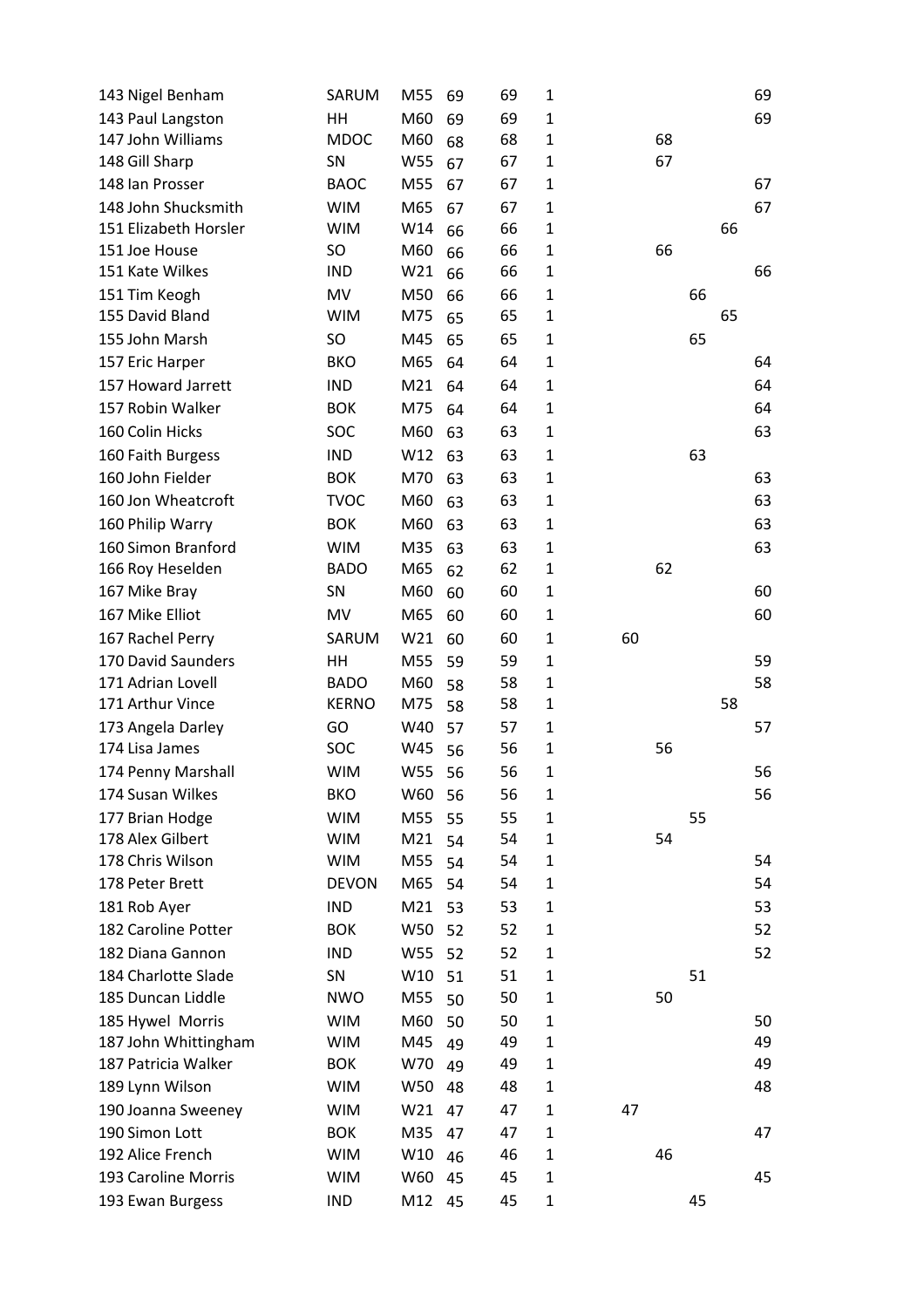| 193 Guillaume Paget  | <b>WSX</b>   | M45    | 45 | 45 | 1 | 45 |    |    |    |    |
|----------------------|--------------|--------|----|----|---|----|----|----|----|----|
| 193 Madeleine Bridle | <b>WSX</b>   | W60    | 45 | 45 | 1 |    |    |    | 45 |    |
| 197 Ed Lear          | <b>IND</b>   | M35    | 43 | 43 | 1 | 43 |    |    |    |    |
| 198 Sarah Houlder    | WSX          | W55    | 42 | 42 | 1 |    |    |    |    | 42 |
| 199 Jasper Strong    | SARUM        | M12 41 |    | 41 | 1 |    | 41 |    |    |    |
| 200 Christine Vince  | <b>KERNO</b> | W60    | 40 | 40 | 1 |    |    | 40 |    |    |
| 200 Daisy Risebrow   | SOC.         | W10    | 40 | 40 | 1 |    |    |    | 40 |    |
| 202 Bill Brown       | <b>WSX</b>   | M75    | 37 | 37 | 1 |    |    |    |    | 37 |
| 203 Max Duncan       | SARUM        | M10    | 35 | 35 | 1 |    |    |    | 35 |    |
| 204 Laura-Jane Evans | <b>WIM</b>   | W35    | 32 | 32 | 1 |    |    |    |    | 32 |
|                      |              |        |    |    |   |    |    |    |    |    |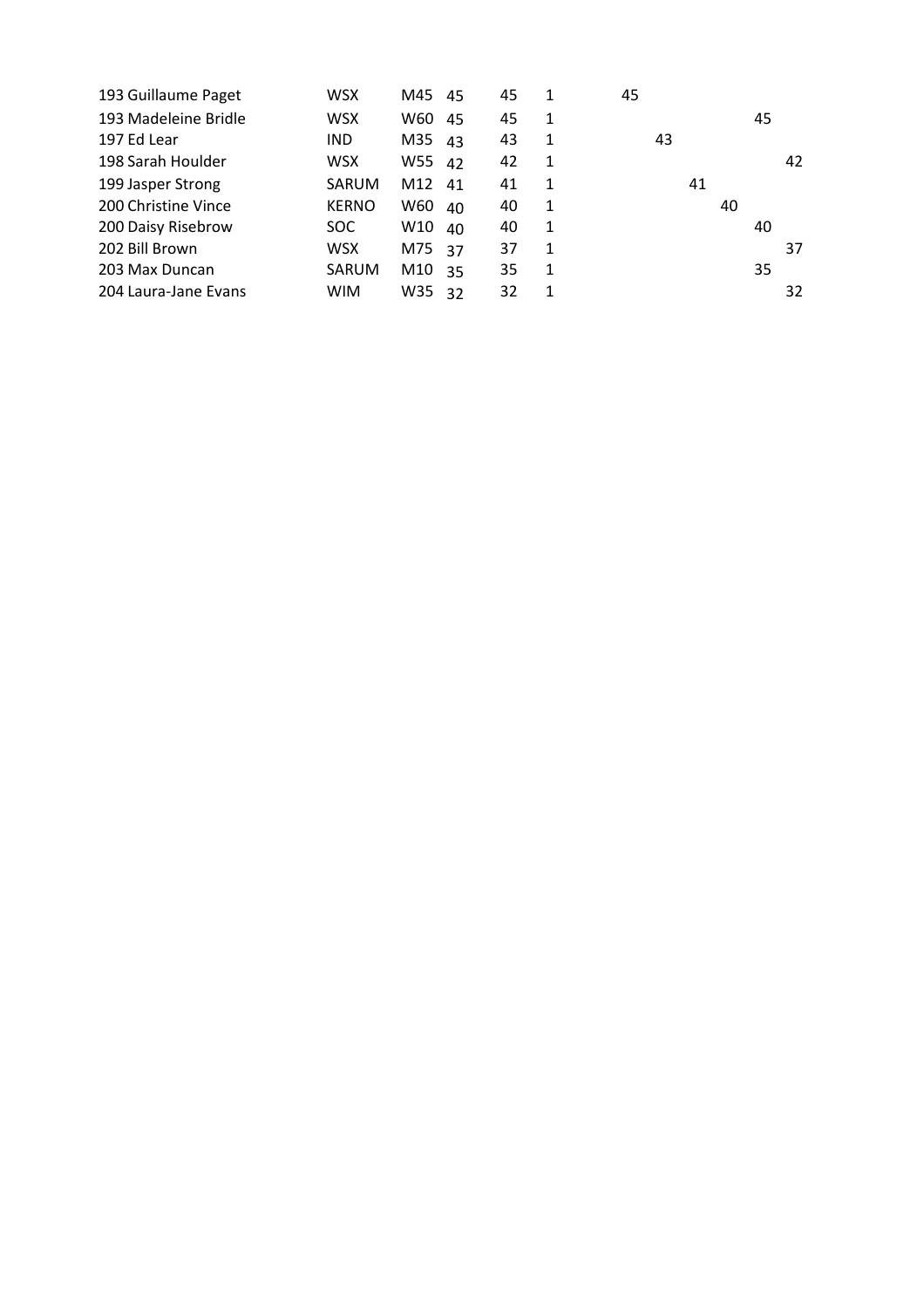| Place Name               | Club        |     | Class Best 3 |     | <b>Total Races</b> | <b>Kings Park</b> | Potterne Park | Poole Town | Stonebarrow | Fordingbridge | <b>Broadstone</b> |
|--------------------------|-------------|-----|--------------|-----|--------------------|-------------------|---------------|------------|-------------|---------------|-------------------|
| 1 Dale Paget             | <b>WSX</b>  | M50 | 293          | 467 | 5                  | 100               | 93            | 100        |             | 84            | 90                |
| 2 Roger Crickmore        | <b>WSX</b>  | M50 | 288          | 364 | 4                  | 92                |               |            | 96          |               | 76 100            |
| 3 Darren Whittingham     | <b>WIM</b>  | M14 | 286          | 286 | 3                  |                   |               | 87 100     |             | 99            |                   |
| 4 James Crickmore        | <b>WSX</b>  | M21 | 284          | 446 | 5                  | 84                | 89            |            | 100         | 78            | 95                |
| 5 Gavin Clegg            | QO          | M60 | 283          | 283 | 3                  | 92                | 91            | 100        |             |               |                   |
| 6 Ian Sayer              | <b>WSX</b>  | M65 | 275          | 345 | 4                  |                   | 77            | 100        | 70          | 98            |                   |
| 7 John Cook              | <b>WSX</b>  | M55 | 274          | 359 | 5                  |                   | 85            | 85         | 99          | $\mathbf 0$   | 90                |
| 8 Mary Nixon             | SOC         | W65 | 273          | 273 | 3                  |                   | 75            | 98         |             | 100           |                   |
| 9 John Oakes             | <b>WIM</b>  | M40 | 269          | 512 | 6                  | 84                | 85            | 88         | 96          | 76            | 83                |
| 10 Mike Frizzell         | <b>BADO</b> | M55 | 264          | 264 | 3                  |                   | 88            | 89         |             | 87            |                   |
| 11 Denise Mullins        | SARUM       | W65 | 262          | 262 | 3                  |                   | 64            | 100        |             | 98            |                   |
| 12 Chris Branford        | <b>WIM</b>  | M70 | 257          | 327 | 4                  | 71                |               | 92         |             | 94            | 70                |
| 13 Harry Bratcher-Howard | <b>WIM</b>  | M10 | 252          | 252 | 3                  |                   | 100           | 77         |             | 75            |                   |
| 14 Rebecca Ellis         | <b>WIM</b>  | W21 | 231          | 364 | 5                  | 67                | 78            | 80         | 73          | 66            |                   |
| 15 Karen French          | <b>WIM</b>  | W45 | 230          | 230 | 3                  | 69                |               | 81         |             | 80            |                   |
| 16 Ian Byrne             | SMOC        | M55 | 225          | 225 | 3                  |                   | 73            | 72         |             | 80            |                   |
| 17 Lynn Branford         | <b>WIM</b>  | W65 | 222          | 222 | 3                  |                   |               | 91         |             | 98            | 33                |
| 18 David Mullins         | SARUM       | M65 | 217          | 217 | 3                  |                   | 63            | 77         |             | 77            |                   |
| 19 Andrew French         | <b>WIM</b>  | M50 | 213          | 213 | 3                  |                   | 74            | 74         |             | 65            |                   |
| 20 Andrew Howard         | <b>WIM</b>  | M40 | 209          | 209 | 3                  |                   | 79            |            |             | 70            | 60                |
| 21 Di Tilsley            | <b>WIM</b>  | W60 | 207          | 207 | 3                  |                   | 75            | 66         |             | 66            |                   |
| 22 Wendy Bullen          | <b>WIM</b>  | W45 | 202          | 202 | 4                  | 71                |               | 78         |             | $\mathbf 0$   | 53                |
| 23 Andrew Page           | QO          | M12 | 200          | 200 | $\overline{2}$     |                   |               | 100        |             | 100           |                   |
| 24 James Crawford        | GO          | M60 | 195          | 195 | $\overline{2}$     |                   |               | 95         |             | 100           |                   |
| 24 Kay Sayer             | <b>WSX</b>  | W70 | 195          | 228 | 4                  |                   | 52            | 62         | 33          | 81            |                   |
| 26 Denise Harper         | <b>BKO</b>  | W65 | 193          | 193 | $\overline{2}$     |                   |               | 95         |             | 98            |                   |
| 27 Gillian Cross         | <b>WIM</b>  | W70 | 189          | 189 | 3                  |                   | 56            | 77         |             | 56            |                   |
| 28 Charlotte Thornton    | SARUM       | W70 | 182          | 182 | $\overline{2}$     |                   |               | 93         |             | 89            |                   |
| 29 Paul Gebbett          | <b>BOK</b>  | M45 | 180          | 180 | $\overline{2}$     |                   |               | 97         |             | 83            |                   |
| 30 Richard Brightman     | <b>WIM</b>  | M75 | 178          | 221 | 5                  |                   | 69            | 0          | 52          | 57            | 43                |
| 31 David Hunt            | <b>BOK</b>  | M55 | 177          | 177 | $\overline{2}$     |                   |               | 97         |             | 80            |                   |
| 31 Ian Ditchfield        | MV          | M60 | 177          | 177 | $\overline{2}$     |                   |               | 88         |             | 89            |                   |
| 33 Linda Pakuls          | GO          | W55 | 176          | 176 | $\overline{2}$     |                   |               | 90         |             | 86            |                   |
| 33 Richard Cottle        | <b>BOK</b>  | M50 | 176          | 176 | $\overline{2}$     |                   | 86            | 90         |             |               |                   |
| 35 Julie Astin           | <b>WSX</b>  | W60 | 174          | 174 | 3                  | 37                | 62            | 75         |             |               |                   |
| 36 Peter Suba            | <b>WSX</b>  | M40 | 171          | 171 | $\overline{2}$     |                   | 94            |            |             | 77            |                   |
| 37 Joel Taylor           | <b>TVOC</b> | M12 | 168          | 168 | $\overline{2}$     |                   |               | 87         |             | 81            |                   |
| 37 Paul Taylor           | <b>TVOC</b> | M40 | 168          | 168 | $\overline{2}$     |                   |               | 89         |             | 79            |                   |
| 39 Ruth Rhodes           | SO          | W70 | 165          | 165 | $\overline{2}$     |                   |               | 83         |             | 82            |                   |
| 40 Bruno Smith           | <b>WSX</b>  | M50 | 162          | 162 | $\overline{2}$     |                   |               | 79         |             |               | 83                |
| 40 Robert Hick           | <b>WSX</b>  | M55 | 162          | 162 | $\overline{2}$     |                   |               | 79         |             |               | 83                |
| 42 Sally Collins         | <b>BKO</b>  | W65 | 160          | 160 | $\overline{2}$     |                   |               | 76         |             | 84            |                   |
| 43 Katherine Pike        | <b>WIM</b>  | W50 | 159          | 159 | 3                  | 43                | 59            | 57         |             |               |                   |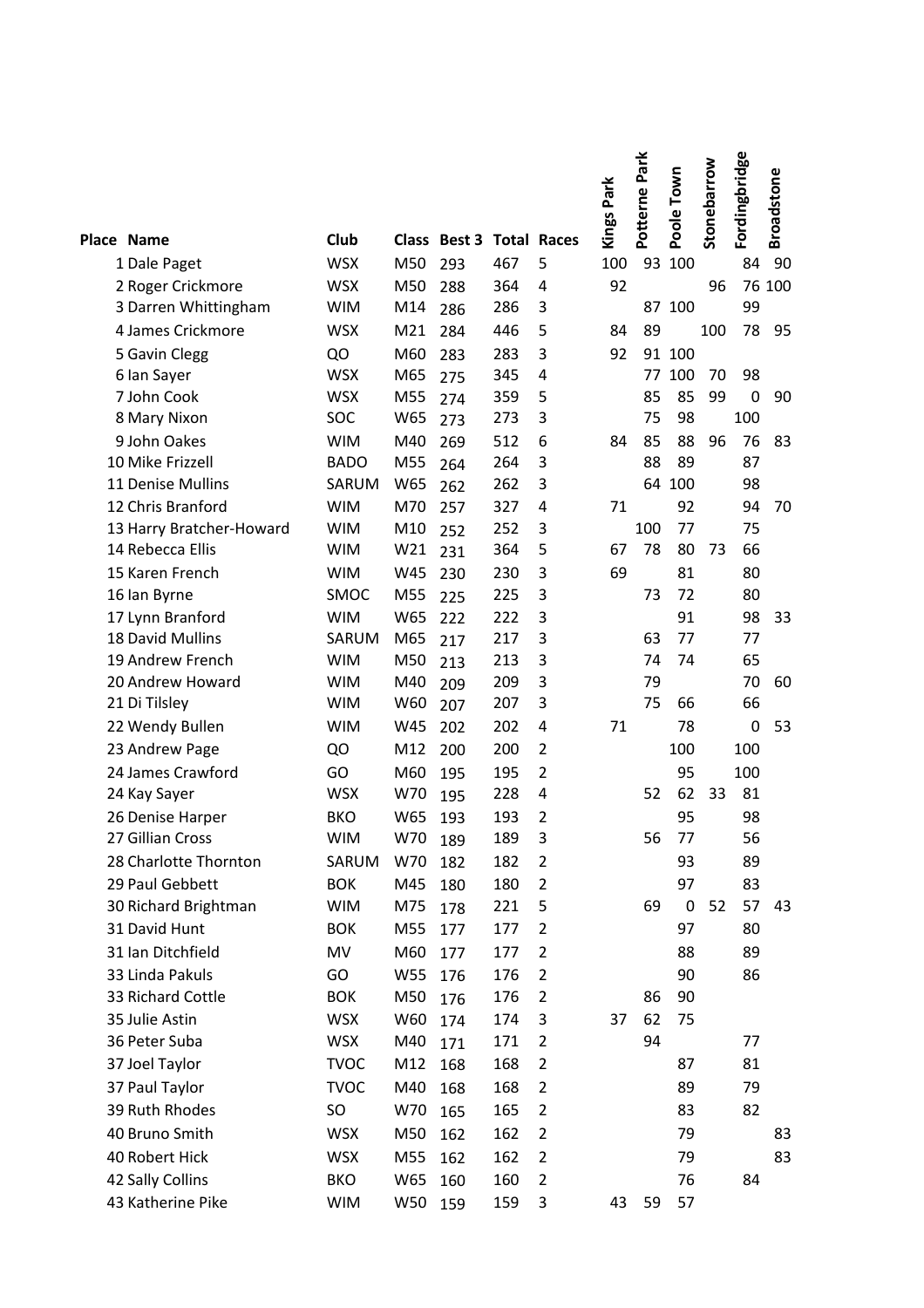| 44 Robin Smith             | SOC         | M60             | 157 | 157 | 2              |    | 76  |    |    | 81  |    |
|----------------------------|-------------|-----------------|-----|-----|----------------|----|-----|----|----|-----|----|
| 45 Joanne Pickering        | <b>WIM</b>  | W21             | 154 | 154 | $\overline{2}$ | 73 |     | 81 |    |     |    |
| 46 Ella May Rush           | <b>BOK</b>  | W10             | 153 | 153 | $\overline{2}$ |    |     | 86 |    | 67  |    |
| 46 Hugh Risebrow           | SOC         | M50             | 153 | 153 | $\overline{2}$ |    |     |    | 78 |     | 75 |
| 48 Monty Bratcher-Howard   | <b>WIM</b>  | M10             | 152 | 152 | 3              |    | 64  | 39 |    | 49  |    |
| 48 Richard Rae             | <b>BKO</b>  | M70             | 152 | 152 | 2              |    |     | 78 |    | 74  |    |
| 50 Tim Houlder             | <b>WSX</b>  | M55             | 151 | 151 | $\overline{2}$ | 71 |     | 80 |    |     |    |
| 51 Hilary Pickering        | <b>WIM</b>  | W60             | 145 | 145 | $\overline{2}$ |    | 74  |    |    | 71  |    |
| 51 Martin Cross            | <b>WIM</b>  | M70             | 145 | 145 | $\overline{2}$ |    |     | 73 |    | 72  |    |
| 53 Rebecca Whittingham     | <b>WIM</b>  | W18             | 144 | 144 | $\overline{2}$ |    | 57  |    |    | 87  |    |
| 54 Fiona Clough            | <b>BKO</b>  | W50             | 143 | 143 | $\overline{2}$ |    |     | 71 |    | 72  |    |
| 55 Grace French            | <b>WIM</b>  | W10             | 139 | 139 | $\overline{2}$ |    | 87  | 52 |    |     |    |
| 56 Alastair Moir           | SOC         | M60             | 134 | 134 | $\overline{2}$ |    | 64  |    |    | 70  |    |
| 57 Richard Keighley        | <b>WIM</b>  | M70             | 132 | 132 | 3              |    |     | 58 |    | 59  | 15 |
| 58 Charlotte Oakes         | <b>WIM</b>  | W14             | 130 | 130 | $\overline{2}$ |    | 79  | 51 |    |     |    |
| 59 Tereza Maria Rush       | <b>BOK</b>  | W35             | 128 | 128 | $\overline{2}$ |    |     | 61 |    | 67  |    |
| 59 Tony Hext               | QO          | M65             | 128 | 128 | $\overline{2}$ |    |     |    | 60 | 68  |    |
| 61 Paul Channing           | SOC         | M55             | 127 | 127 | $\overline{2}$ |    | 68  |    |    | 59  |    |
| 62 David Battison          | SARUM       | M70             | 126 | 126 | $\overline{2}$ |    |     | 57 |    | 69  |    |
| 62 Helen Hodge             | <b>WIM</b>  | W50             | 126 | 126 | $\overline{2}$ |    | 61  | 65 |    |     |    |
| 64 Deborah Mays            | <b>WIM</b>  | W55             | 125 | 125 | $\overline{2}$ |    | 54  |    |    | 71  |    |
| 64 Terence Hosking         | <b>BKO</b>  | M50             | 125 | 125 | 2              |    |     | 68 |    | 57  |    |
| 66 David Lee               | <b>NGOC</b> | M80             | 111 | 111 | $\overline{2}$ |    | 58  |    |    | 53  |    |
| 67 Tracy Crickmore         | <b>WSX</b>  | W50             | 102 | 102 | $\overline{2}$ |    |     | 50 |    | 52  |    |
| 68 Adam Potter             | <b>BOK</b>  | M21             | 100 | 100 | $\mathbf{1}$   |    |     |    |    | 100 |    |
| 68 Aimee Darley            | GO          | W14             | 100 | 100 | $\mathbf{1}$   |    |     |    |    | 100 |    |
| 68 Carol Edwards           | <b>TVOC</b> | W55             | 100 | 100 | $\mathbf{1}$   |    | 100 |    |    |     |    |
| 68 Mark Burley             | <b>BOK</b>  | M21             | 100 | 100 | $\mathbf{1}$   |    | 100 |    |    |     |    |
| 68 Robert Sweatman         | SOC         | M55             | 100 | 100 | $\mathbf{1}$   |    |     |    |    | 100 |    |
| 73 Alex Thompson           | <b>IND</b>  | M40             | 97  | 97  | $\mathbf{1}$   |    | 97  |    |    |     |    |
| 74 Martin Wilson           | <b>BKO</b>  | M65             | 96  | 96  | $\mathbf{1}$   |    |     |    |    | 96  |    |
| 75 Mike Godfree            | <b>DVO</b>  | M65 95          |     | 95  | $\mathbf 1$    |    |     | 95 |    |     |    |
| 75 Robert Karaszi          | <b>IND</b>  | M40             | 95  | 95  | 2              | 39 |     | 56 |    |     |    |
| 77 Peter Jones             | SN          | M60             | 94  | 94  | $\mathbf{1}$   |    |     | 94 |    |     |    |
| 77 Richard Thornton        | SARUM       | M70             | 94  | 94  | 2              |    |     | 48 |    | 46  |    |
| 79 Chris Norwood           | EUREKA M60  |                 | 92  | 92  | $\mathbf{1}$   |    |     | 92 |    |     |    |
| 79 Yvonne Hodson           | <b>TVOC</b> | W65             | 92  | 92  | 1              |    |     |    |    | 92  |    |
| 81 Trevor Bridle           | <b>WIM</b>  | M70             | 91  | 91  | $\overline{2}$ | 39 |     |    |    | 52  |    |
| 82 Charles Bromley Gardner | <b>BAOC</b> | M55             | 90  | 90  | 1              |    |     | 90 |    |     |    |
| 82 Howard Waller           | <b>TVOC</b> | M50             | 90  | 90  | 1              |    |     | 90 |    |     |    |
| 82 Yvette Paget            | <b>WSX</b>  | W14             | 90  | 90  | 2              |    |     |    |    | 75  | 15 |
| 85 Carys Sharp             | <b>TVOC</b> | W12             | 89  | 89  | $\mathbf{1}$   |    |     |    |    | 89  |    |
| 85 Liz Yeadon              | SARUM       | W70             | 89  | 89  | $\mathbf{1}$   |    |     |    |    | 89  |    |
| 85 Melanie Slade           | SN          | W45             | 89  | 89  | $\mathbf{1}$   |    |     | 89 |    |     |    |
| 85 Sarah Darley            | GO          | W12             | 89  | 89  | 1              |    |     |    |    | 89  |    |
| 85 Tom Dobra               | <b>UBOC</b> | M <sub>21</sub> | 89  | 89  | $\mathbf{1}$   |    |     |    |    | 89  |    |
| 90 Jason Falconer          | <b>WSX</b>  | M45             | 88  | 88  | $\mathbf{1}$   |    |     | 88 |    |     |    |
| 90 Michelle Spillar        | <b>WIM</b>  | W35             | 88  | 88  | $\mathbf{1}$   |    |     |    | 88 |     |    |
| 90 Sheila Gold             | <b>WSX</b>  | W60             | 88  | 88  | $\overline{2}$ |    |     | 58 |    |     | 30 |
|                            |             |                 |     |     |                |    |     |    |    |     |    |
| 93 Jack Benham             | SARUM       | M21             | 87  | 87  | $\mathbf{1}$   |    |     |    |    | 87  |    |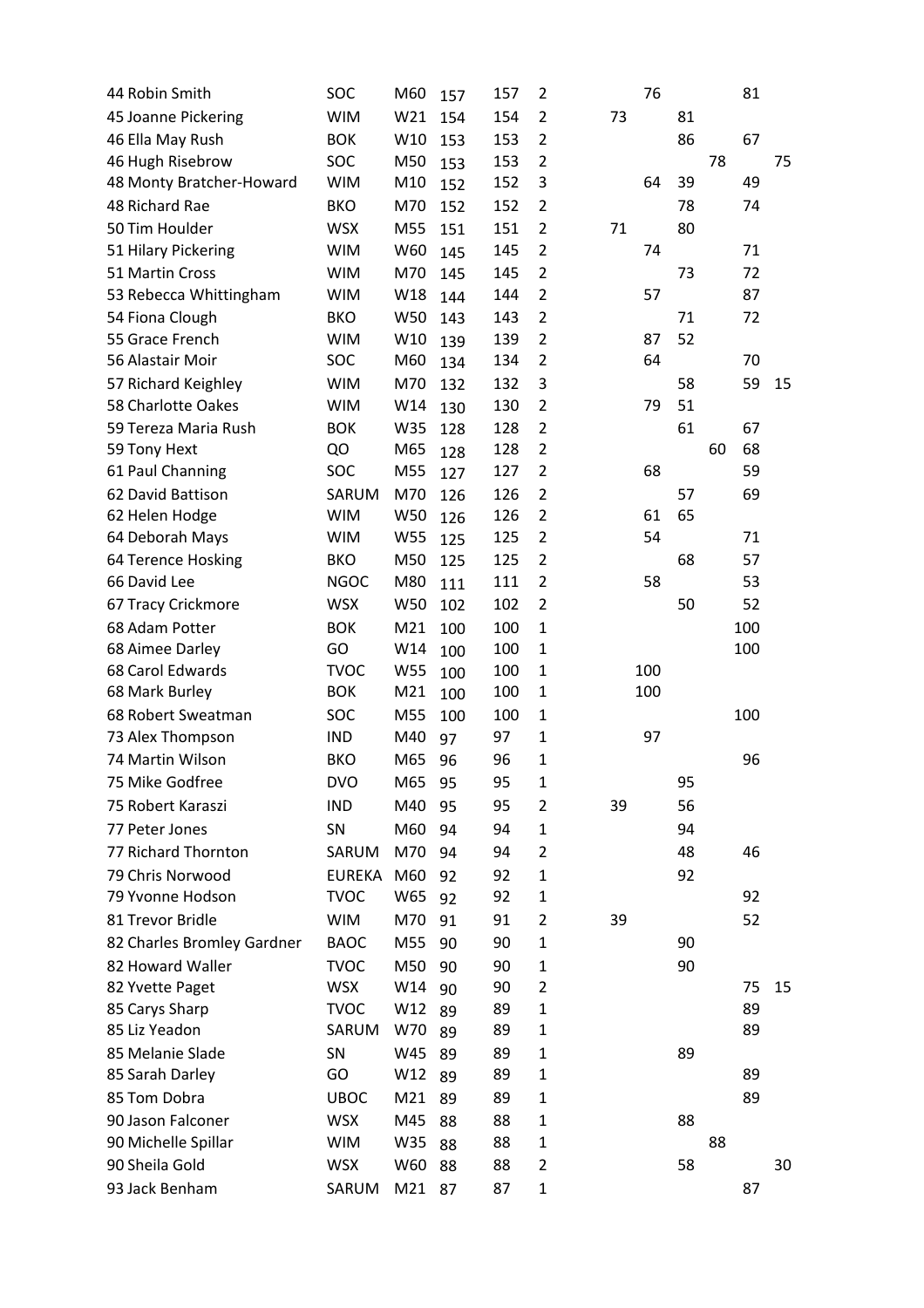| 93 John Orton         | <b>NWO</b>   | M60 | 87 | 87 | $\mathbf{1}$   |    |    |    |    | 87 |    |
|-----------------------|--------------|-----|----|----|----------------|----|----|----|----|----|----|
| 95 Alan Hooper        | <b>WSX</b>   | M70 | 85 | 85 | 4              | 20 | 47 | 0  |    |    | 18 |
| 95 Bob Dredge         | <b>WCH</b>   | M65 | 85 | 85 | $\mathbf{1}$   |    |    |    |    | 85 |    |
| 97 Carol House        | SO           | W60 | 84 | 84 | $\mathbf{1}$   |    | 84 |    |    |    |    |
| 97 Paul Fox           | SN           | M50 | 84 | 84 | $\mathbf 1$    |    | 84 |    |    |    |    |
| 97 Tamsin Horsler     | <b>WIM</b>   | W45 | 84 | 84 | $\mathbf 1$    |    |    |    | 84 |    |    |
| 100 Kate Wilkes       | <b>IND</b>   | W21 | 83 | 83 | $\mathbf{1}$   |    |    |    |    | 83 |    |
| 101 Nathan Taylor     | <b>TVOC</b>  | M10 | 82 | 82 | $\overline{2}$ |    |    | 43 |    | 39 |    |
| 101 Paul Lane         | <b>BAOC</b>  | M55 | 82 | 82 | $\mathbf{1}$   |    | 82 |    |    |    |    |
| 103 Paul Turner       | <b>SELOC</b> | M55 | 81 | 81 | $\mathbf{1}$   |    |    | 81 |    |    |    |
| 103 Roger Thetford    | <b>TVOC</b>  | M50 | 81 | 81 | $\mathbf{1}$   |    |    |    |    | 81 |    |
| 103 Stuart Ebbrell    | <b>BAOC</b>  | M40 | 81 | 81 | $\mathbf{1}$   |    |    | 81 |    |    |    |
| 106 Ciemon Dunville   | SN           | M45 | 80 | 80 | 1              |    |    | 80 |    |    |    |
| 106 Nick Green        | GO           | M50 | 80 | 80 | $\mathbf{1}$   |    |    |    |    | 80 |    |
| 106 Tony Ludford      | <b>BADO</b>  | M70 | 80 | 80 | $\mathbf 1$    |    |    |    |    | 80 |    |
| 109 Philip Gristwood  | MV           | M65 | 79 | 79 | $\mathbf{1}$   |    |    |    |    | 79 |    |
| 109 Stu Levene        | HH           | M45 | 79 | 79 | $\mathbf{1}$   |    |    | 79 |    |    |    |
| 111 Alex Gilbert      | <b>WIM</b>   | M21 | 78 | 78 | $\mathbf 1$    |    | 78 |    |    |    |    |
| 111 Carol Prosser     | <b>BAOC</b>  | W55 | 78 | 78 | $\mathbf{1}$   |    |    |    |    | 78 |    |
| 111 Derick Mercer     | <b>BKO</b>   | M50 | 78 | 78 | 1              |    |    | 78 |    |    |    |
| 111 John Simmons      | <b>BOK</b>   | M65 | 78 | 78 | $\mathbf{1}$   |    | 78 |    |    |    |    |
| 115 Christophe Pige   | <b>NGOC</b>  | M45 | 77 | 77 | $\mathbf{1}$   |    |    |    |    | 77 |    |
| 115 Jane Morgan       | SOC          | W55 | 77 | 77 | $\mathbf{1}$   |    | 77 |    |    |    |    |
| 115 Kirsty Staunton   | <b>WIM</b>   | W60 | 77 | 77 | $\mathbf{1}$   |    |    |    |    | 77 |    |
| 118 Alison Simmons    | <b>BOK</b>   | W60 | 76 | 76 | $\mathbf{1}$   |    | 76 |    |    |    |    |
| 118 Andrew Reynolds   | <b>DEVON</b> | M50 | 76 | 76 | $\mathbf{1}$   |    |    | 76 |    |    |    |
| 118 Carolyn Dent      | SARUM        | W50 | 76 | 76 | $\overline{2}$ |    |    | 76 |    | 0  |    |
| 118 Nigel Benham      | SARUM        | M55 | 76 | 76 | $\mathbf{1}$   |    |    |    |    | 76 |    |
| 122 Helen Sharp       | SWOC         | W50 | 75 | 75 | $\mathbf{1}$   |    |    |    |    | 75 |    |
| 122 Nigel Hoult       | <b>BKO</b>   | M60 | 75 | 75 | $\mathbf{1}$   |    |    | 75 |    |    |    |
| 122 Ted Mcdonald      | <b>BOK</b>   | M70 | 75 | 75 | $\mathbf{1}$   |    |    |    |    | 75 |    |
| 125 Bryan Smith       | <b>DEVON</b> | M60 | 74 | 74 | $\mathbf{1}$   |    |    | 74 |    |    |    |
| 125 Ian Prosser       | <b>BAOC</b>  | M55 | 74 | 74 | 1              |    |    |    |    | 74 |    |
| 125 John Warren       | <b>WIM</b>   | M75 | 74 | 74 | $\overline{2}$ |    |    |    | 30 | 44 |    |
| 128 Marc Ebanks       | SN           | M45 | 73 | 73 | $\mathbf{1}$   |    |    |    |    | 73 |    |
| 128 Robin Bishop      | <b>TVOC</b>  | M45 | 73 | 73 | $\mathbf{1}$   |    |    |    |    | 73 |    |
| 130 Tom McComiskie    | <b>BAOC</b>  | M35 | 72 | 72 | 1              |    |    |    |    | 72 |    |
| 131 David Nixon       | SOC          | M70 | 71 | 71 | $\mathbf{1}$   |    | 71 |    |    |    |    |
| 131 John Marsh        | <b>SO</b>    | M45 | 71 | 71 | $\mathbf{1}$   |    |    | 71 |    |    |    |
| 131 John Shucksmith   | <b>WIM</b>   | M65 | 71 | 71 | $\mathbf{1}$   |    |    |    |    | 71 |    |
| 131 John Tilsley      | <b>WIM</b>   | M70 | 71 | 71 | $\mathbf{1}$   |    |    | 71 |    |    |    |
| 135 Christopher Virgo | <b>DEVON</b> | M65 | 70 | 70 | 1              |    |    |    | 70 |    |    |
| 135 Kevin Bracher     | SOC          | M60 | 70 | 70 | $\mathbf{1}$   |    |    |    |    | 70 |    |
| 137 Ali Lea           | <b>BAOC</b>  | W40 | 69 | 69 | $\mathbf{1}$   |    |    |    |    | 69 |    |
| 137 John Duffield     | HH           | M65 | 69 | 69 | $\mathbf{1}$   |    |    | 69 |    |    |    |
| 137 Kevin Pickering   | <b>WIM</b>   | M60 | 69 | 69 | 1              |    | 69 |    |    |    |    |
| 137 Paul Langston     | HН           | M60 | 69 | 69 | $\mathbf{1}$   |    |    |    |    | 69 |    |
| 141 Eric Harper       | <b>BKO</b>   | M65 | 68 | 68 | $\mathbf{1}$   |    |    |    |    | 68 |    |
| 141 John Williams     | <b>MDOC</b>  | M60 | 68 | 68 | $\mathbf{1}$   |    | 68 |    |    |    |    |
| 141 Tim Keogh         | MV           | M50 | 68 | 68 | $\mathbf{1}$   |    |    | 68 |    |    |    |
|                       |              |     |    |    |                |    |    |    |    |    |    |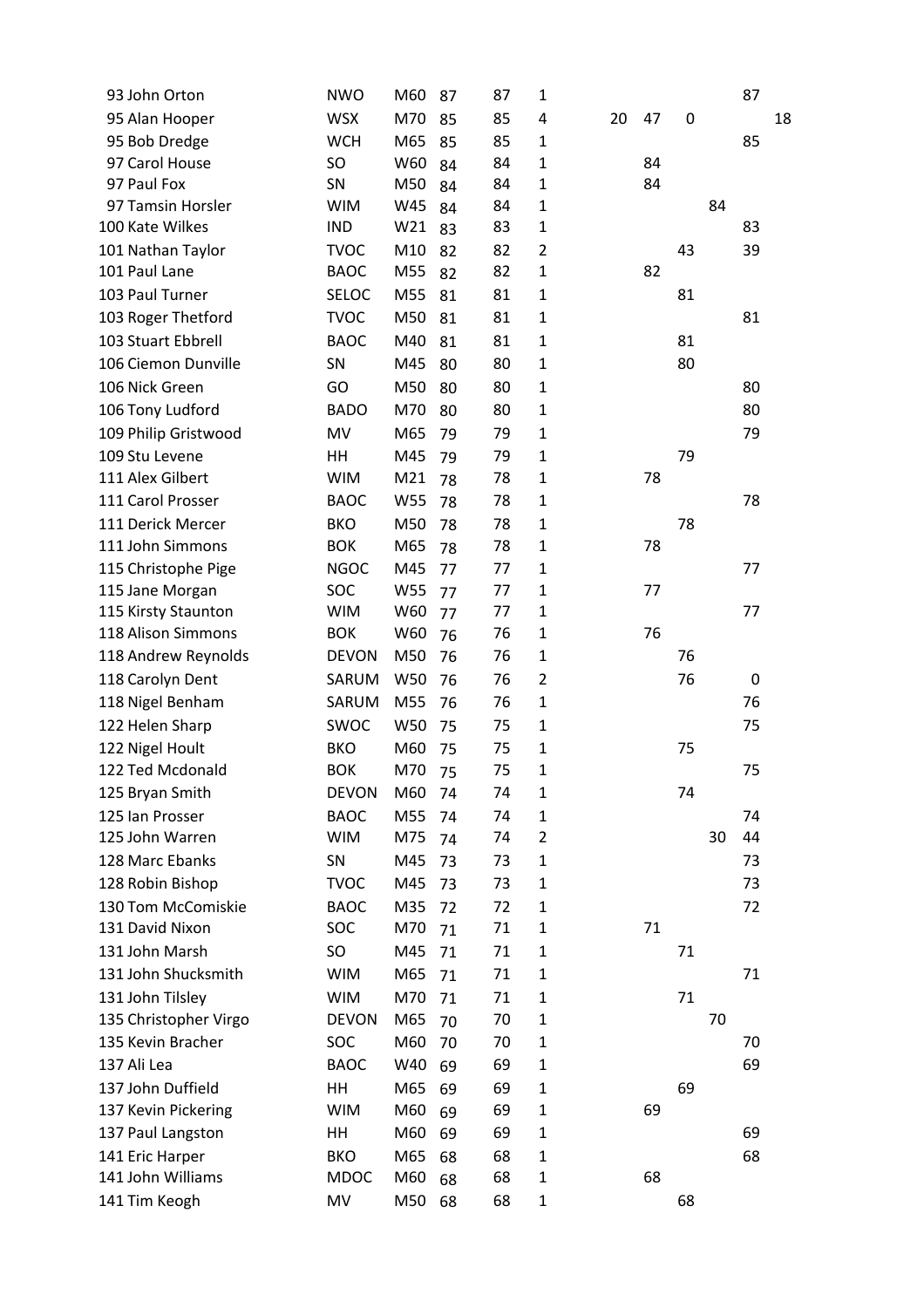| 144 Emma Crickmore        | <b>WSX</b>   | W21             | 67   | 67 | $\overline{2}$ |    |    |    |    | 52 | 15 |
|---------------------------|--------------|-----------------|------|----|----------------|----|----|----|----|----|----|
| 144 Gill Sharp            | SN           | W55             | 67   | 67 | $\mathbf{1}$   |    | 67 |    |    |    |    |
| 144 Joe House             | SO           | M60             | 67   | 67 | $\mathbf{1}$   |    | 67 |    |    |    |    |
| 144 Jon Steed             | <b>BADO</b>  | M50             | 67   | 67 | $\mathbf{1}$   |    |    |    |    | 67 |    |
| 148 Celia Robertson       | <b>WSX</b>   | W60             | 66   | 66 | $\mathbf{1}$   |    | 66 |    |    |    |    |
| 148 Howard Jarrett        | <b>IND</b>   | M21             | 66   | 66 | $\mathbf{1}$   |    |    |    |    | 66 |    |
| <b>150 David Saunders</b> | HH           | M55             | 65   | 65 | $\mathbf{1}$   |    |    |    |    | 65 |    |
| 150 John Whittingham      | <b>WIM</b>   | M45             | 65   | 65 | $\mathbf{1}$   |    |    |    |    | 65 |    |
| 150 Rachel Perry          | SARUM        | W21             | 65   | 65 | $\mathbf{1}$   | 65 |    |    |    |    |    |
| 153 Mike Elliot           | MV           | M65             | 64   | 64 | $\mathbf{1}$   |    |    |    |    | 64 |    |
| 154 Alison Reynolds       | <b>DEVON</b> | W50             | 63   | 63 | $\mathbf{1}$   |    |    | 63 |    |    |    |
| 154 Colin Hicks           | SOC          | M60             | 63   | 63 | $\mathbf{1}$   |    |    |    |    | 63 |    |
| 154 Jon Wheatcroft        | <b>TVOC</b>  | M60             | 63   | 63 | $\mathbf{1}$   |    |    |    |    | 63 |    |
| 154 Philip Warry          | <b>BOK</b>   | M60             | 63   | 63 | $\mathbf{1}$   |    |    |    |    | 63 |    |
| 158 Jane Courtier         | <b>BKO</b>   | W60             | 62   | 62 | $\mathbf{1}$   |    |    | 62 |    |    |    |
| 159 Brian Hodge           | <b>WIM</b>   | M55             | 61   | 61 | $\mathbf{1}$   |    |    | 61 |    |    |    |
| 159 David Potter          | <b>BOK</b>   | M50             | 61   | 61 | $\mathbf{1}$   |    |    |    |    | 61 |    |
| 159 Simon Branford        | <b>WIM</b>   | M35             | 61   | 61 | $\mathbf{1}$   |    |    |    |    | 61 |    |
| 162 John Fielder          | <b>BOK</b>   | M70             | 60   | 60 | $\mathbf{1}$   |    |    |    |    | 60 |    |
| 162 Mike Bray             | SN           | M60             | 60   | 60 | $\mathbf{1}$   |    |    |    |    | 60 |    |
| 162 Ursula Oxburgh        | <b>WAOC</b>  | W80             | 60   | 60 | $\mathbf{1}$   |    |    | 60 |    |    |    |
| 165 Chris Wilson          | <b>WIM</b>   | M55             | 59   | 59 | $\mathbf{1}$   |    |    |    |    | 59 |    |
| 165 Jon Darley            | GO           | M50             | 59   | 59 | $\mathbf{1}$   |    |    |    |    | 59 |    |
| 165 Keith Henderson       | <b>WIM</b>   | M70             | 59   | 59 | $\mathbf{1}$   |    | 59 |    |    |    |    |
| 168 Adrian Lovell         | <b>BADO</b>  | M60             | 58   | 58 | $\mathbf{1}$   |    |    |    |    | 58 |    |
| 168 Liz Godfree           | <b>DVO</b>   | W65             | 58   | 58 | 1              |    |    | 58 |    |    |    |
| 170 Ed Lear               | <b>IND</b>   | M35             | 57   | 57 | $\mathbf{1}$   |    | 57 |    |    |    |    |
| 170 Peter Brett           | <b>DEVON</b> | M65             | 57   | 57 | $\mathbf{1}$   |    |    |    |    | 57 |    |
| 170 Roy Heselden          | <b>BADO</b>  | M65             | 57   | 57 | $\mathbf{1}$   |    | 57 |    |    |    |    |
| 173 Angela Darley         | GO           | W40             | 56   | 56 | $\mathbf{1}$   |    |    |    |    | 56 |    |
| 173 Duncan Liddle         | <b>NWO</b>   | M55             | 56   | 56 | $\mathbf{1}$   |    | 56 |    |    |    |    |
| 173 Faith Burgess         | <b>IND</b>   | W12             | 56   | 56 | 1              |    |    | 56 |    |    |    |
| 176 Elizabeth Horsler     | <b>WIM</b>   | W14             | 55   | 55 | $\mathbf{1}$   |    |    |    | 55 |    |    |
| 176 Rob Ayer              | <b>IND</b>   | M21             | 55   | 55 | $\mathbf{1}$   |    |    |    |    | 55 |    |
| 178 Lisa James            | SOC          | W45             | 54   | 54 | $\mathbf{1}$   |    | 54 |    |    |    |    |
| 179 Penny Marshall        | <b>WIM</b>   | W55             | - 53 | 53 | $\mathbf{1}$   |    |    |    |    | 53 |    |
| 179 Robin Walker          | <b>BOK</b>   | M75             | 53   | 53 | $\mathbf{1}$   |    |    |    |    | 53 |    |
| 181 Guillaume Paget       | <b>WSX</b>   | M45             | 51   | 51 | $\mathbf{1}$   | 51 |    |    |    |    |    |
| 181 Joanna Sweeney        | <b>WIM</b>   | W <sub>21</sub> | 51   | 51 | $\mathbf{1}$   | 51 |    |    |    |    |    |
| 183 Diana Gannon          | <b>IND</b>   | W55             | 50   | 50 | $\mathbf{1}$   |    |    |    |    | 50 |    |
| 183 Hywel Morris          | <b>WIM</b>   | M60             | 50   | 50 | $\mathbf{1}$   |    |    |    |    | 50 |    |
| 183 Lynn Wilson           | <b>WIM</b>   | W50             | 50   | 50 | $\mathbf 1$    |    |    |    |    | 50 |    |
| 186 Alan Yeadon           | SARUM        | M80             | 49   | 49 | $\mathbf 1$    |    |    |    |    | 49 |    |
| 186 Susan Wilkes          | <b>BKO</b>   | W60             | 49   | 49 | $\mathbf{1}$   |    |    |    |    | 49 |    |
| 188 Caroline Potter       | <b>BOK</b>   | W50             | 47   | 47 | $\mathbf{1}$   |    |    |    |    | 47 |    |
| 189 Alice French          | <b>WIM</b>   | W10             | 46   | 46 | $\mathbf{1}$   |    | 46 |    |    |    |    |
| 190 Ewan Burgess          | <b>IND</b>   | M12             | 45   | 45 | $\mathbf{1}$   |    |    | 45 |    |    |    |
| 190 Simon Lott            | <b>BOK</b>   | M35             | 45   | 45 | $\mathbf{1}$   |    |    |    |    | 45 |    |
| 192 Charlotte Slade       | SN           | W10             | 44   | 44 | $\mathbf{1}$   |    |    | 44 |    |    |    |
| 192 Patricia Walker       | <b>BOK</b>   | W70             | 44   | 44 | $\mathbf 1$    |    |    |    |    | 44 |    |
|                           |              |                 |      |    |                |    |    |    |    |    |    |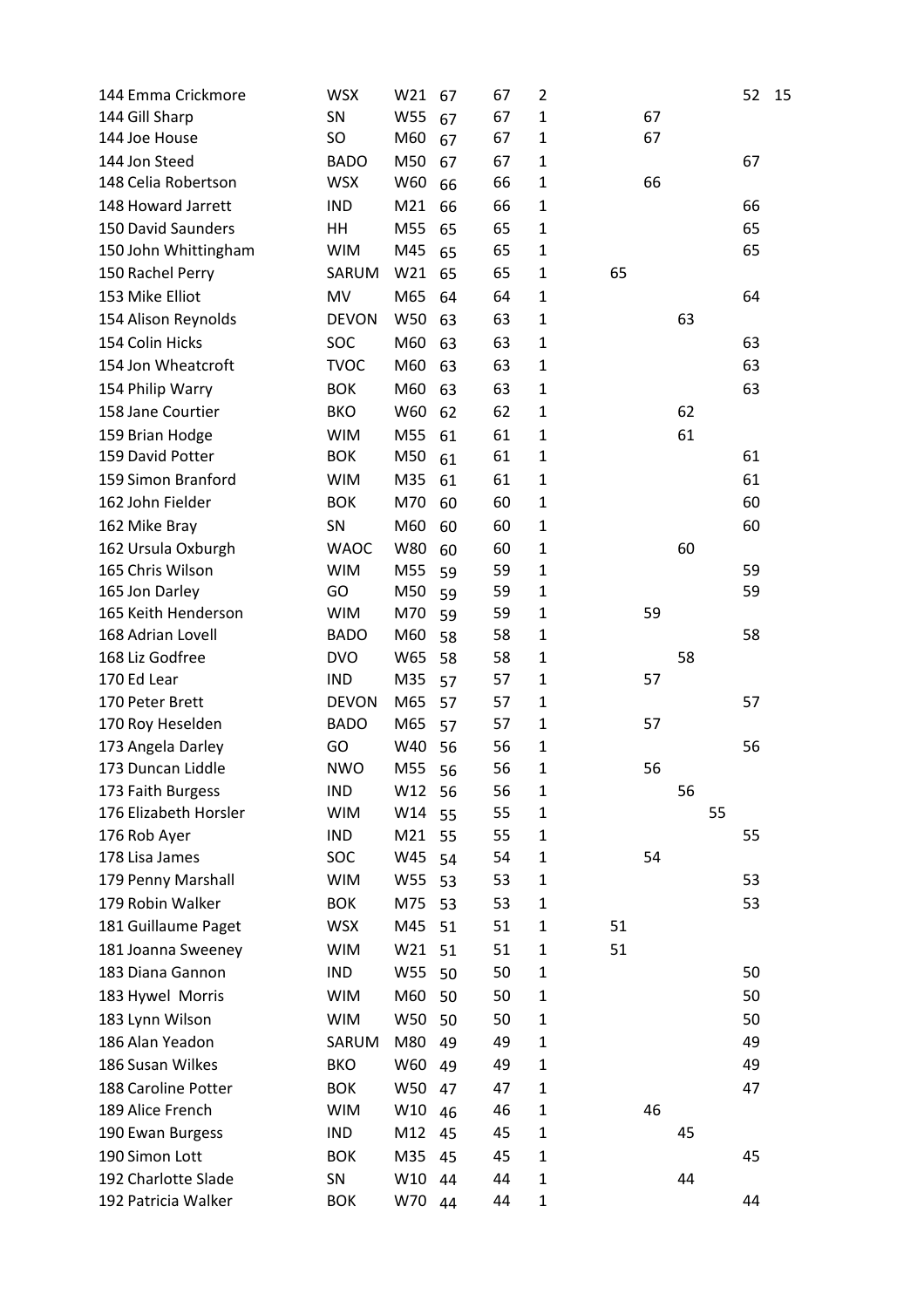|    | 39 |    |
|----|----|----|
|    | 39 |    |
| 37 |    |    |
|    | 35 |    |
|    | 30 |    |
|    |    | 30 |
|    |    | 28 |
| 27 |    |    |
|    |    | 23 |
|    | 42 |    |